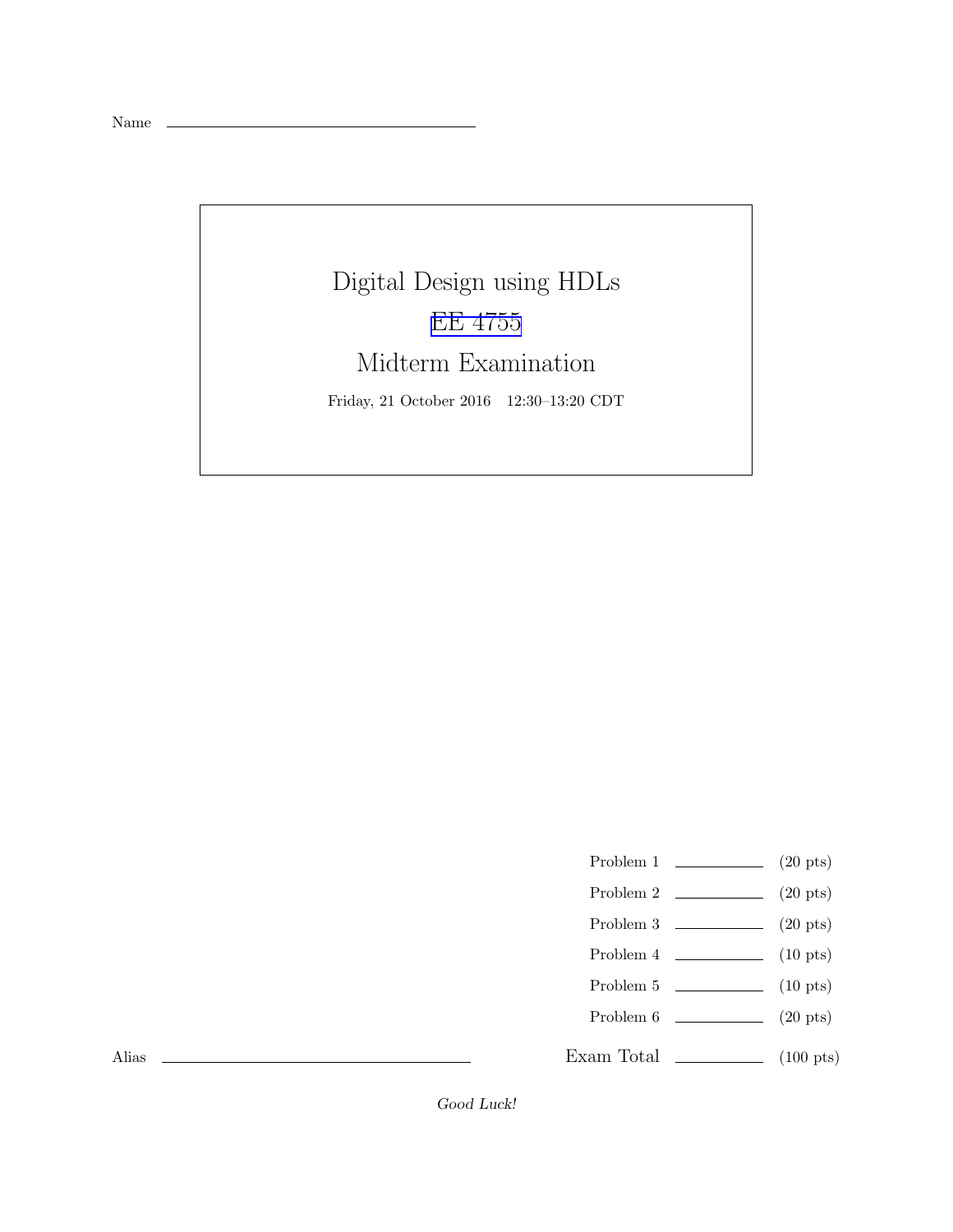Problem 1: [20 pts] Write a Verilog description of the hardware illustrated below. The description must include the modules and instantiations as illustrated. The description can be behavioral or structural, but it must be synthesizable.



Verilog corresponding to illustrated hardware.

Show instantiations,  $\Box$  Verilog for instantiated module(s),  $\Box$  and all module ports.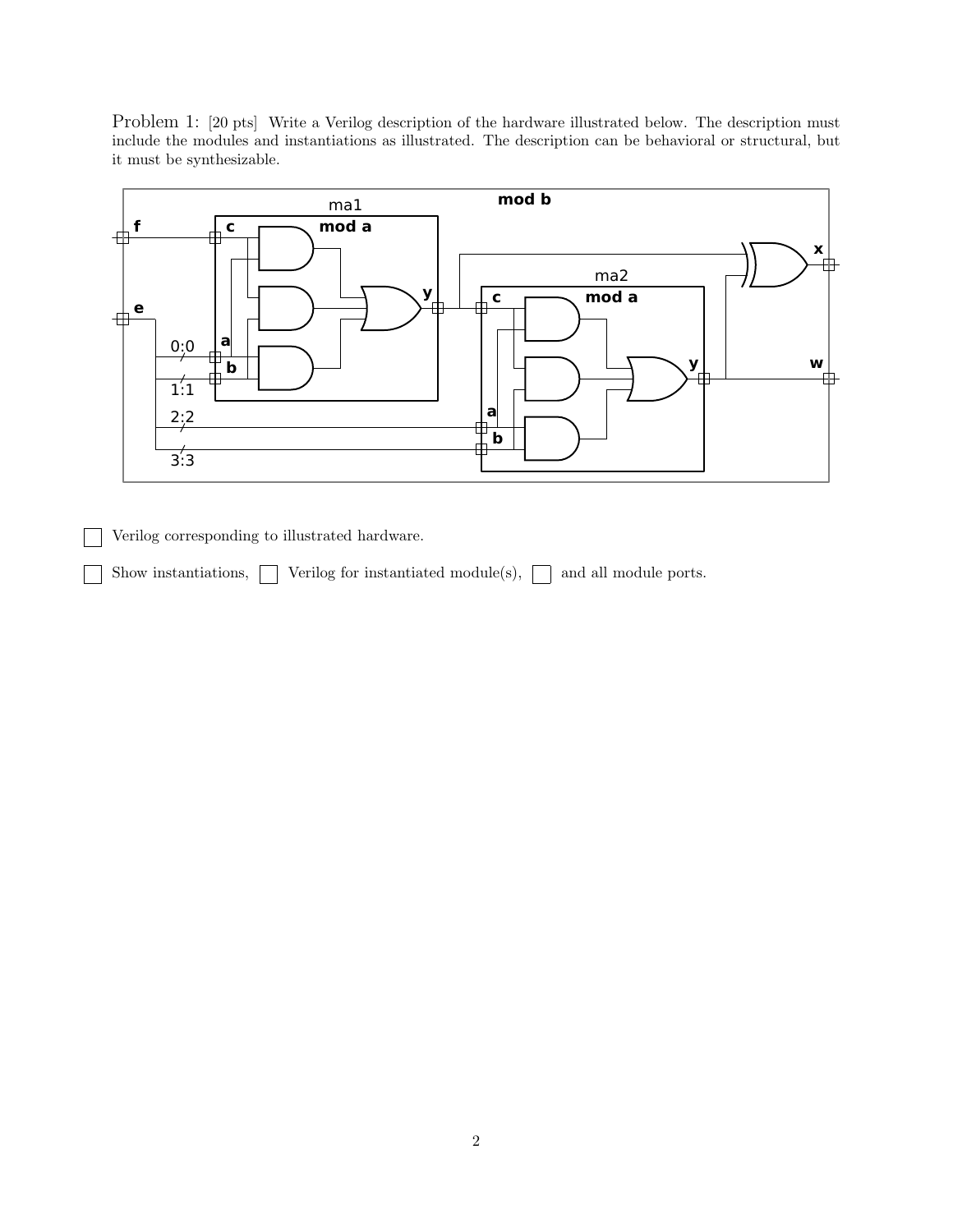Problem 2: [20 pts] Appearing below is the lookup\_elt module from Homework 4 and following that an incomplete module named match\_amt\_elt. Complete match\_amt\_elt so that the value at output port md is set to the number of bits in clook that match corresponding bits in celt. For example, if clook=5'b00111 and celt=5'b00111 then md should be 5, if clook=5'b00101 and celt=5'b00111 then md should be 4, and if clook=5'b11000 and celt=5'b00111 then md should be 0. Code must be synthesizable, but can be behavioral or structural.

Complete the module so that md is set to the number of matching bits.

Make sure that md is declared with sufficient width.

```
module lookup elt #( int charsz = 32 ) // This module is for reference only.
   ( output logic match, input uwire [charsz-1:0] char_lookup, char_elt );
   always_comb match = char_lookup == char_elt;
endmodule
module match_amt_elt
  #( int charsz = 32 )
   ( output logic md,
     input uwire [charsz-1:0] clook,
     input uwire [charsz-1:0] celt);
```
endmodule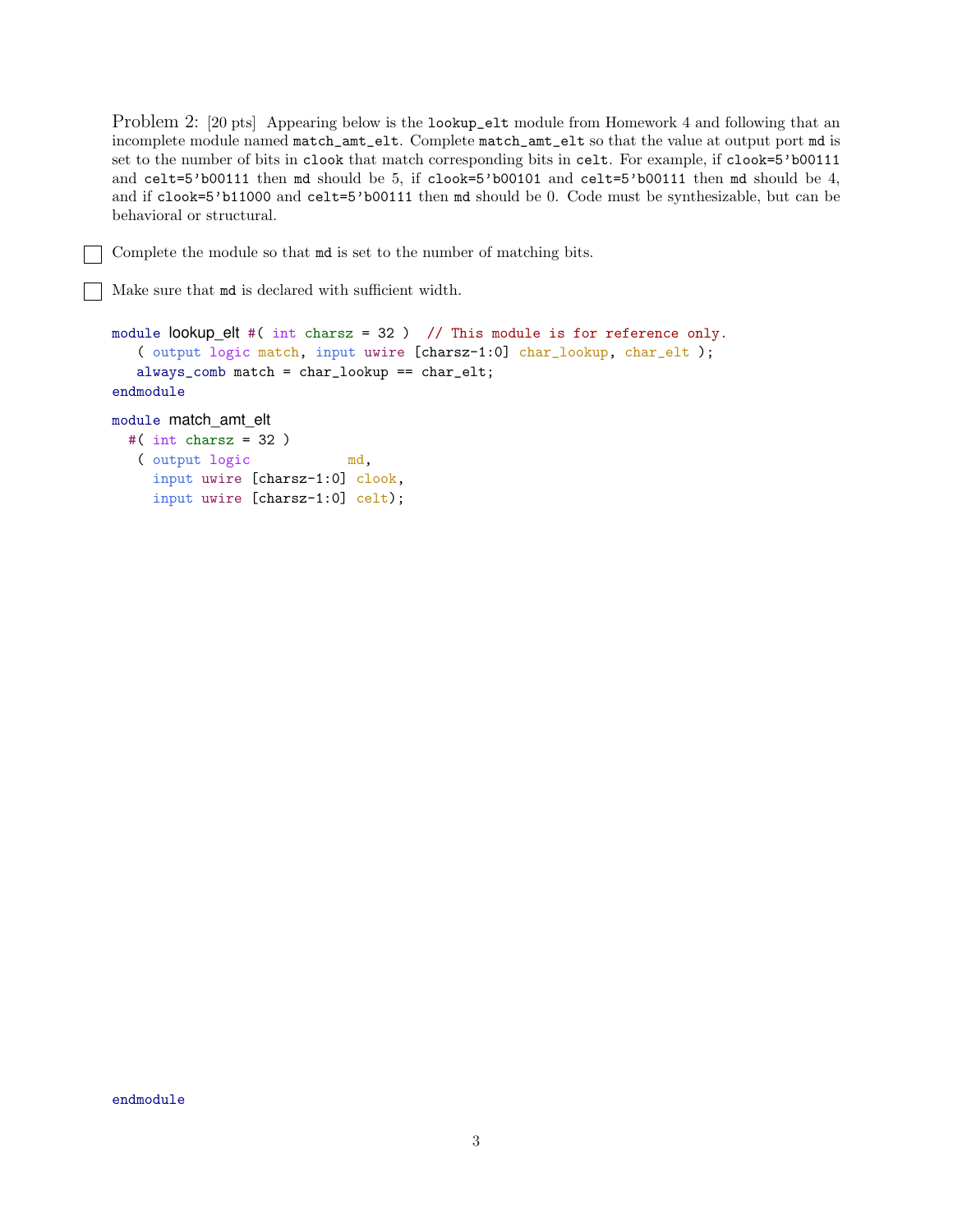Problem 3: [20 pts] Show the hardware that will be synthesized for the modules below.

(*a*) Show the hardware that will be inferred for the module below. Show acme\_ip\_sqrt as a box.

```
module vmag( output uwire [31:0] mag, input uwire signed [31:0] v [3]);
  logic [63:0] sos;
  acme_ip_sqrt #(32) s1(mag,sos);
  always_comb begin
     sos = 0;for ( int i=0; i<3; i++ ) sos += v[i] * v[i];end
```
endmodule

Show inferred hardware.  $\Box$  Don't forget acme\_ip\_sqrt.

Clearly show input and output ports of vmag.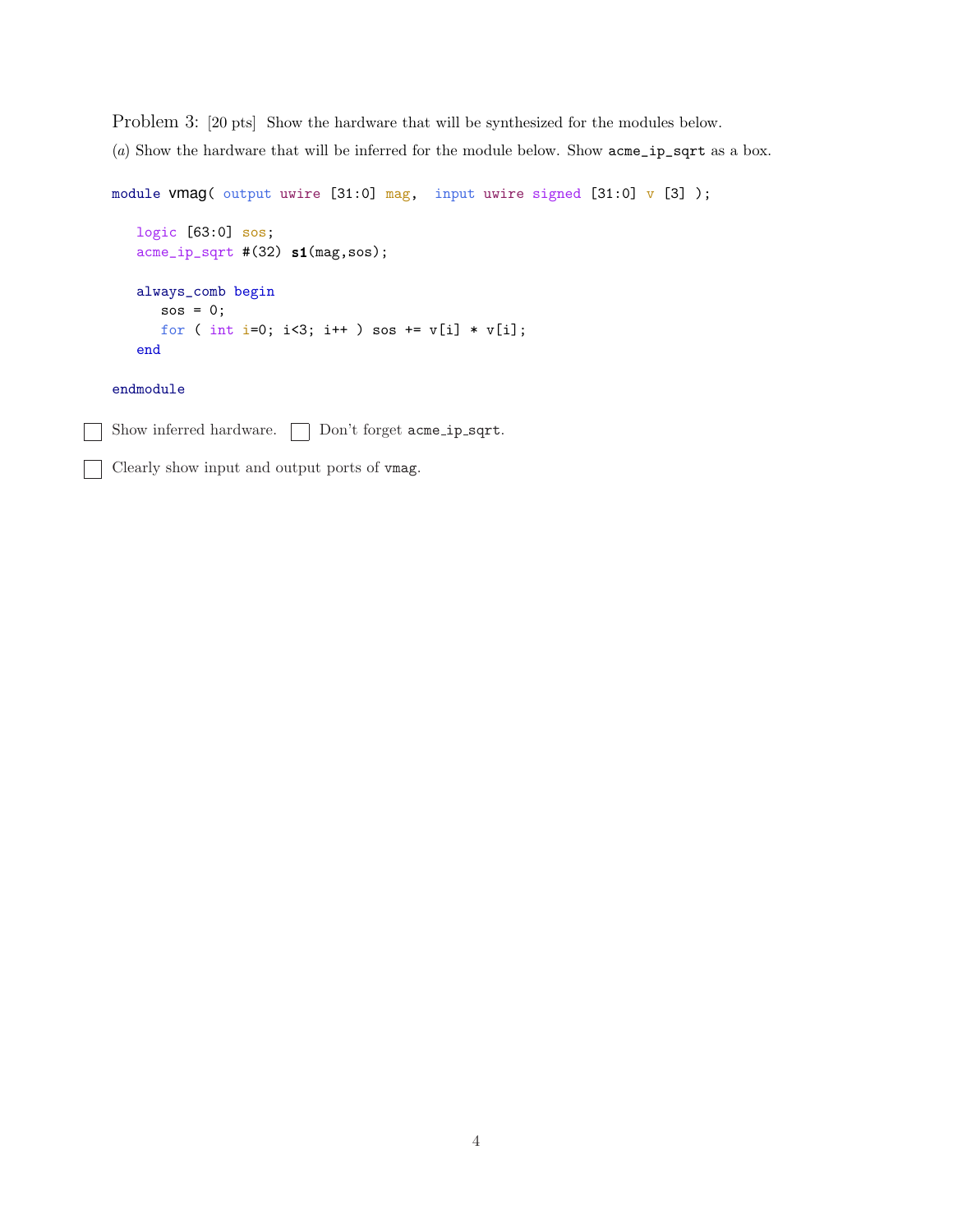Problem 3, continued:

(*b*) Show the hardware that will be inferred for the module below, before and after optimization. *Note: In the original exam the input was named* vi*.*

```
module min_elt( output logic [1:0] idx_min, input uwire signed [31:0] v [3] );
   always_comb begin
     idx\_min = 0;for ( int i=1; i<3; i++ ) if ( v[i] < v[idx_min] ) idx_min = i;
   end
endmodule
```
Show inferred hardware.  $\Box$  Clearly show input and output ports.

Show hardware after some optimization.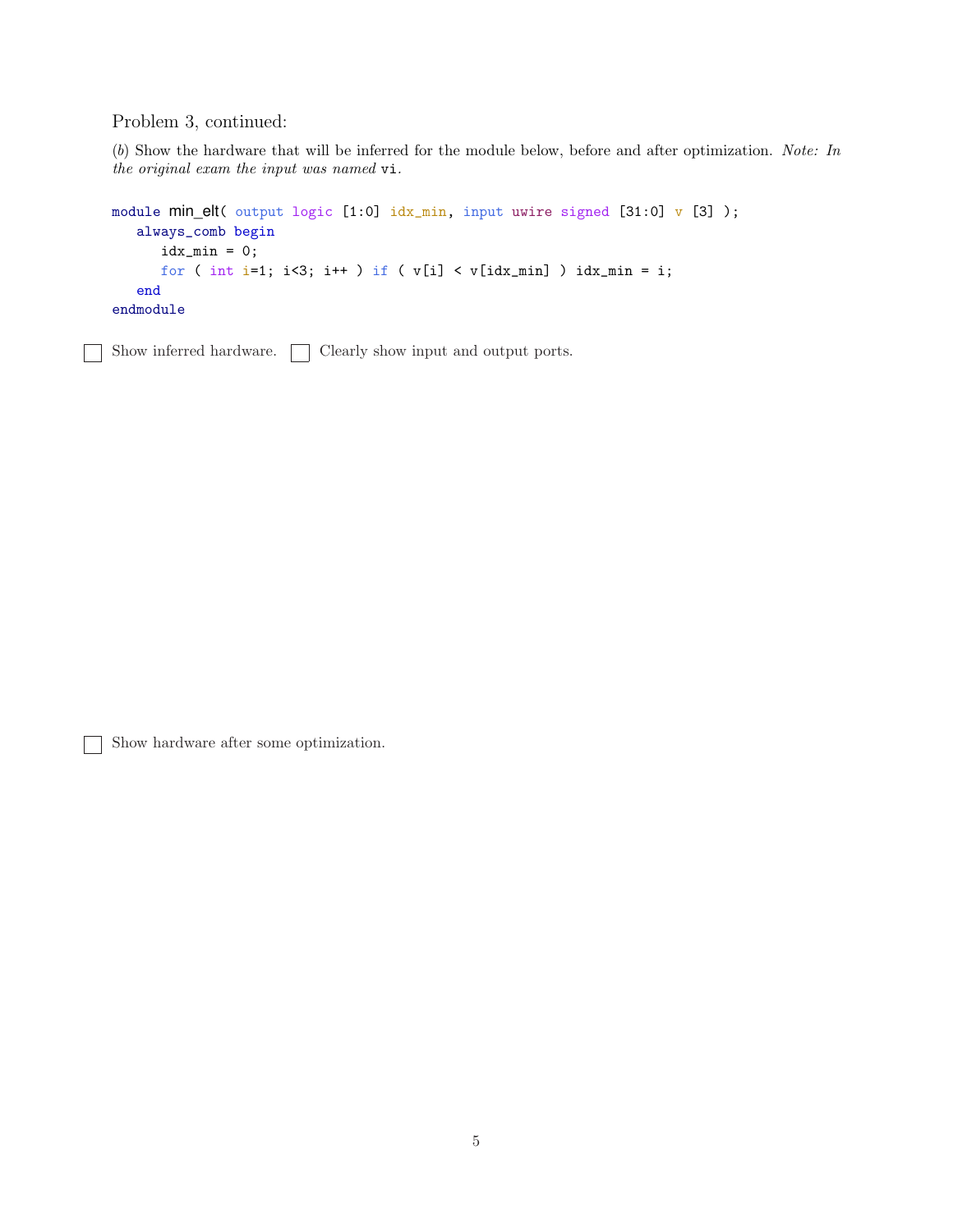Problem 4: [10 pts] Appearing in this problem are several variations on a counter. (*a*) Show the hardware inferred for each counter below.

```
module ctr_a( output uwire [9:0] count, input clk );
   logic [9:0] last_count;
   assign count = last_count + 1;
   always_ff @( posedge clk ) last_count <= count;
endmodule
```

```
module ctr_b( output logic [9:0] count, input clk );
```

```
uwire [9:0] next_count = count + 1;
always_ff @( posedge clk ) count <= next_count;
```
endmodule

Inferred hardware for  $\Box$  ctr a and  $\Box$  ctr b.

(*b*) There is a big difference in the timing of the outputs of ctr\_a and ctr\_b. Explain the difference and illustrate with a timing diagram.

Difference between two modules.  $\Box$  Timing Diagram.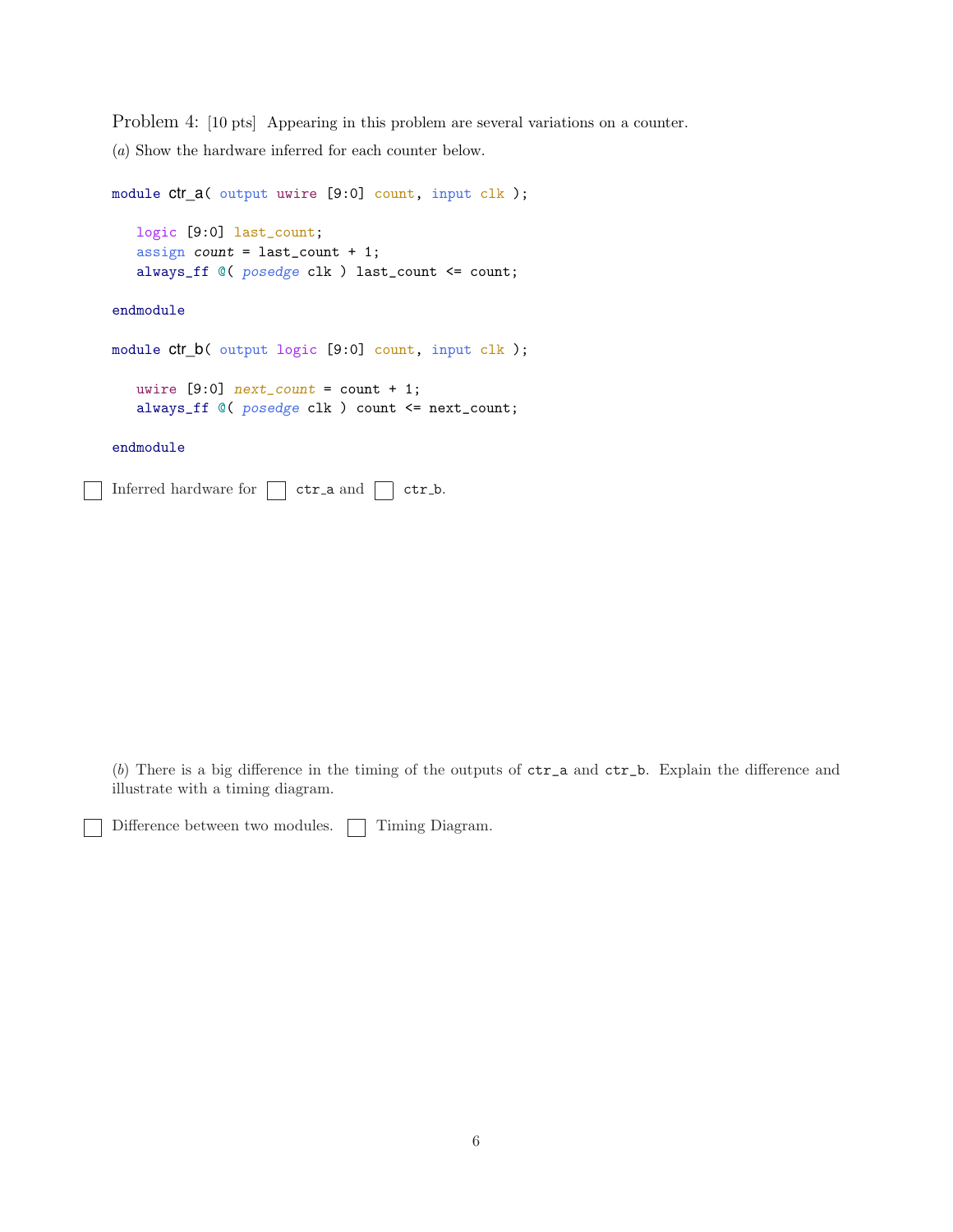Problem 5: [10 pts] Appearing below is the solution to the 2015 midterm exam Problem 2. Estimate the cost of this module as illustrated but use variable  $s$  for the number of bits in sum (shown as sswid) and in each a element (shown as parameter f). Assume that the cost of a BFA is 10 units and that the cost of a n-input AND and OR gate is  $n - 1$  units. Take into account the 0 input to one of the multiplexors.

```
module SSUM #( int n = 3, int f = 4, int swid = f + \text{\$clog2(n)})
            ( output logic [swid-1:0] sum,
              input uwire [n-1:0] mask, input uwire [f-1:0] a[n]);
   always @* begin
     sum = 0;for ( int i=0; i<n; i++ ) if ( mask[i] ) sum += a[i];
   end
endmodule
```


Cost of illustrated hardware.  $\Box$  Account for 0 mux input.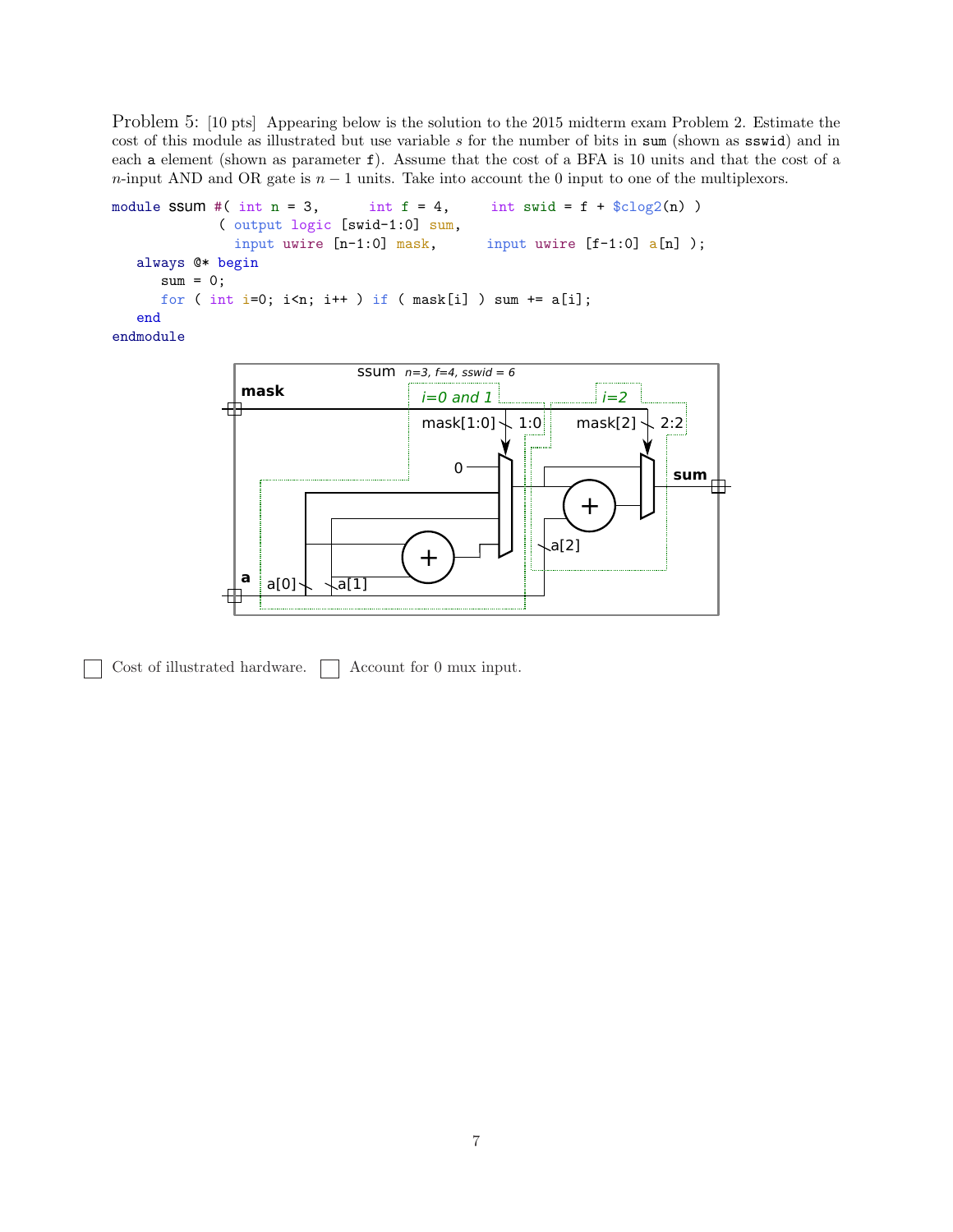Problem 6: [20 pts] Answer each question below.

(*a*) Show the values of the variables as indicated below:

```
module tryout();
  logic [15:0] a;
  logic [0:15] b;
  logic [3:0][3:0] e;
  logic [3:0] x1, x2;
  initial begin
     a = 16'h1234;
     x1 = a[3:0]; // | Value of x1 is:
     b = 16' h1234;x2 = b[0:3]; // | Value of x2 is:
     e = 16' h1234;e[0] = e[0] + 'hf; // | Value of e is:
     e = 16'h1234;
     e[0][0] = e[0][0] + 'hf; // Value of e is:
  end
```

```
endmodule
```
(*b*) Describe something that can be done during elaboration that cannot be done during simulation, and something that can be done during simulation, that cannot be done during elaboration.

Something that can be done during elaboration but not during simulation is:

Something that can be done during simulation but not during elaboration is: